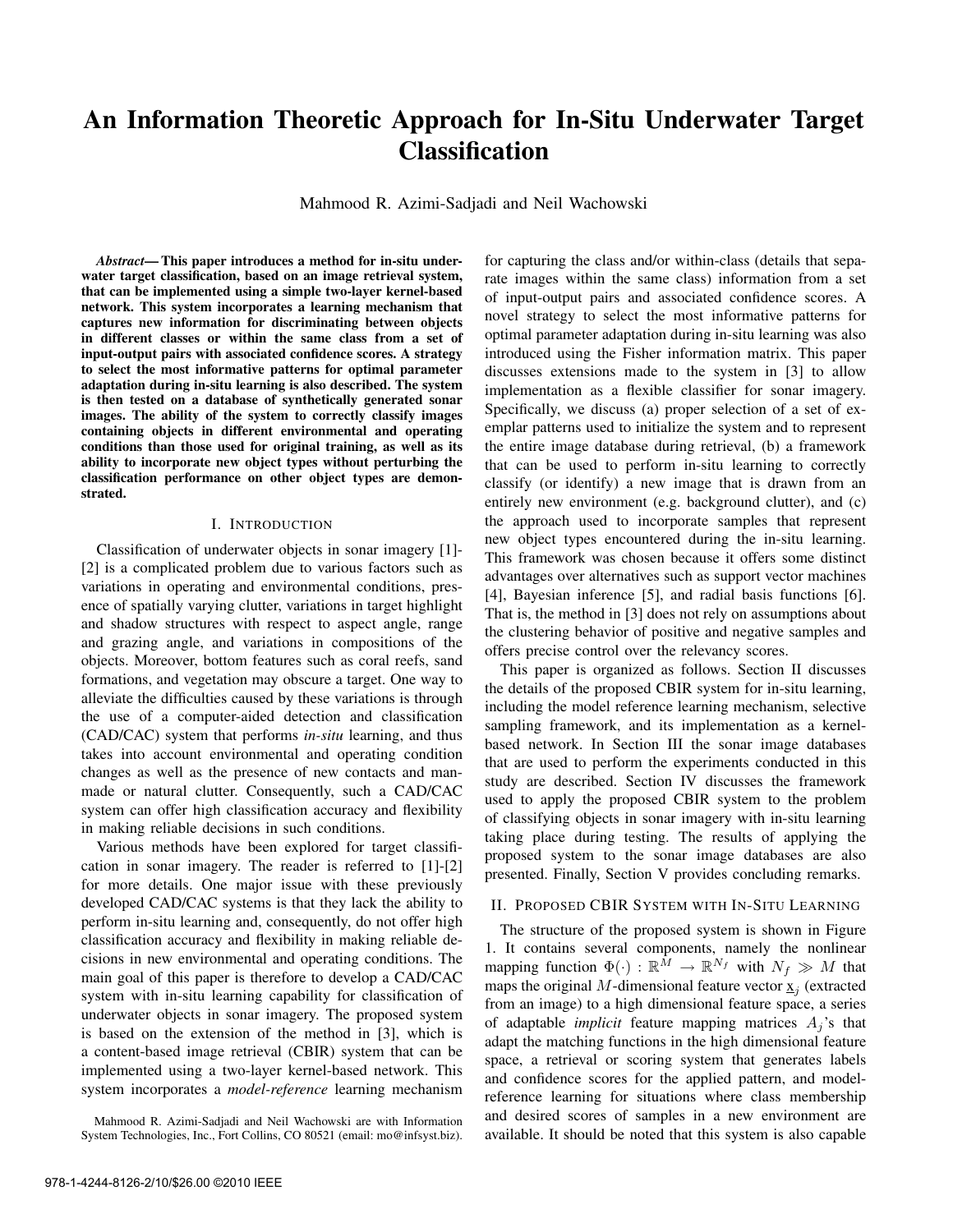of relevance feedback learning [3] for incorporation of expert operator's high-level concepts as shown in Figure 1; though the experiments conducted here do not make use of this type of learning. The proposed system captures the environmental context and high-level semantic information not only by a series of adaptable mapping matrices  $A_i$  but also by proper choice of the high dimensional nonlinear mapping function  $\Phi(\cdot)$ .



Fig. 1. In-situ adaptable target classification system with model-reference and relevance feedback learning.

Upon submitting a pattern (feature) vector q, the system performs a similarity matching in the high dimensional feature space to generate confidence scores for those *exemplar* patterns that are already captured in the original training database  $X = [\underline{x}_1 \underline{x}_2 \cdots \underline{x}_N]$  with known class labels. This is done using

$$
r_j(\mathbf{q}) = s(\mathbf{q}, \mathbf{x}_j) = \Phi^T(\mathbf{x}_j) A_j \Phi(\mathbf{q}), \quad j \in [1, N] \quad (1)
$$

where  $\Phi(\mathbf{q}) = [\phi_1(\mathbf{q}) \quad \phi_2(\mathbf{q}) \quad \dots \quad \phi_{N_f}(\mathbf{q})]^T$  with  $\phi_j(\cdot)$ 's being scalar functions of the pattern q, similarly for  $\Phi(\underline{x}_j)$ , and  $s(\mathbf{q}, \mathbf{x}_j)$  is the matching (or scoring) function between the submitted pattern q and stored exemplar patterns  $\underline{x}_j$ 's. Thus, in this system the mapping function  $\Phi(\cdot)$  first maps both patterns q and  $\underline{x}_j$  to the higher dimensional space, in which feature mapping matrix  $A_j$  then shapes the matching space for pattern  $\underline{x}_j$ . The mapping to a high dimensional feature space together with multiple function adaptability provides a much better opportunity to capture the information in new operating and environmental conditions.

At first glance it may appear that finding a matrix for every pattern in the database,  $X$ , is too inefficient and impractical, especially in the large (possibly infinite) dimensional mapped feature space. However, in our proposed method this is entirely avoided using the *kernel trick* [4]. Additionally, the proposed system in Figure 1 and all the learning rules can be implemented using a simple structurally adaptive kernel machine [3] as will be shown later.

#### *A. Initialization*

System initialization is required in any CBIR system to train it based upon unlabeled and/or unstructured images in the database. This one-step training typically involves storing all the images and establishing a similarity measure for initial and crude retrieval and classification. In the proposed system the initial setup of similarity functions in (1) involves choosing initial mapping matrices  $A_j$ ,  $j \in [1, N]$  given  $only$  the initial image database  $X$  with  $N$  images. Since, except the images  $\underline{x}_j$ 's, no other information is available in this phase, the mapping matrices can be initialized to either the identity matrix or the projection matrix  $A_i =$  $P_{\Phi(\underline{\mathbf{X}}_j)} = \Phi(\underline{\mathbf{x}}_j)[\Phi^T(\underline{\mathbf{x}}_j) \ \Phi(\underline{\mathbf{x}}_j)]^{-1} \Phi^T(\underline{\mathbf{x}}_j)$ , for every image  $\underline{x}_j$ . Both of these choices for  $A_j$  matrices produce the same similarity function  $s(q, \underline{x}_j) = \Phi^T(\underline{x}_j) \Phi(q)$  or simply  $s(\mathbf{q}, \mathbf{x}_j) = k(\mathbf{x}_j, \mathbf{q})$  for kernel producing nonlinear function  $\Phi(\cdot)$ . However, the second choice is preferred because of its nice geometrical properties [3].

Once the CBIR system is initialized, it may undergo further training using the model reference (or relevance feedback) learning mechanism. In the following subsection, we describe the proposed model-reference learning mechanism and some of its features.

# *B. Model-Reference Learning*

The goal of model-reference learning is to capture the input-output mapping of a *reference model* for an ensemble set of patterns (query images) and their corresponding labels and desired scores. The dotted lines in Figure 1 indicate the flow of information and the subsystems involved in the model-reference learning. Model-reference learning may be used to capture some specific *a priori* class and within-class information shared by images in the database. To accomplish this goal, a *model-reference training database* is generated using the specific information of the images in the database and their associated desired scores.

Given a set of L training pairs  $\left\{ \mathbf{q}_i, d_j^{(i)} \right\}$ in the model-<br> $i=1$ , reference training database, where  $q_i$  is the  $i^{th}$  new pattern and  $d_j^{(i)}$  is the confidence score for exemplar pattern  $\underline{x}_j$ , the goal of model-reference learning is to incorporate every new pattern,  $q_i$ ,  $i \in [1, L]$  into either a new or an existing category (class) or subcategory (within-class) and generate the desired confidence score between the new pattern and the exemplar pattern  $\underline{x}_j$  representing that category. Note that the score  $d_j^{(i)}$  is typically defined either by a user or some confidence assignment method. This procedure is done by finding a new implicit mapping matrix (not explicitly computed)  $\hat{A}_j$  and the mapping function  $\Phi(\cdot)$  to yield the desired score for the exemplar pattern. Using the proposed generalized similarity function, the problem can be posed as finding  $\hat{A}_j$  and  $\Phi(\cdot)$  such that

$$
\Phi^T(\underline{\mathbf{x}}_j)\hat{A}_j\Phi(\underline{\mathbf{q}}_i) = d_j^{(i)}, \quad i \in [1, L].
$$
 (2)

The problem is ill-posed because many choices for the mapping matrices  $\hat{A}_j$  and function  $\Phi(\cdot)$  can potentially satisfy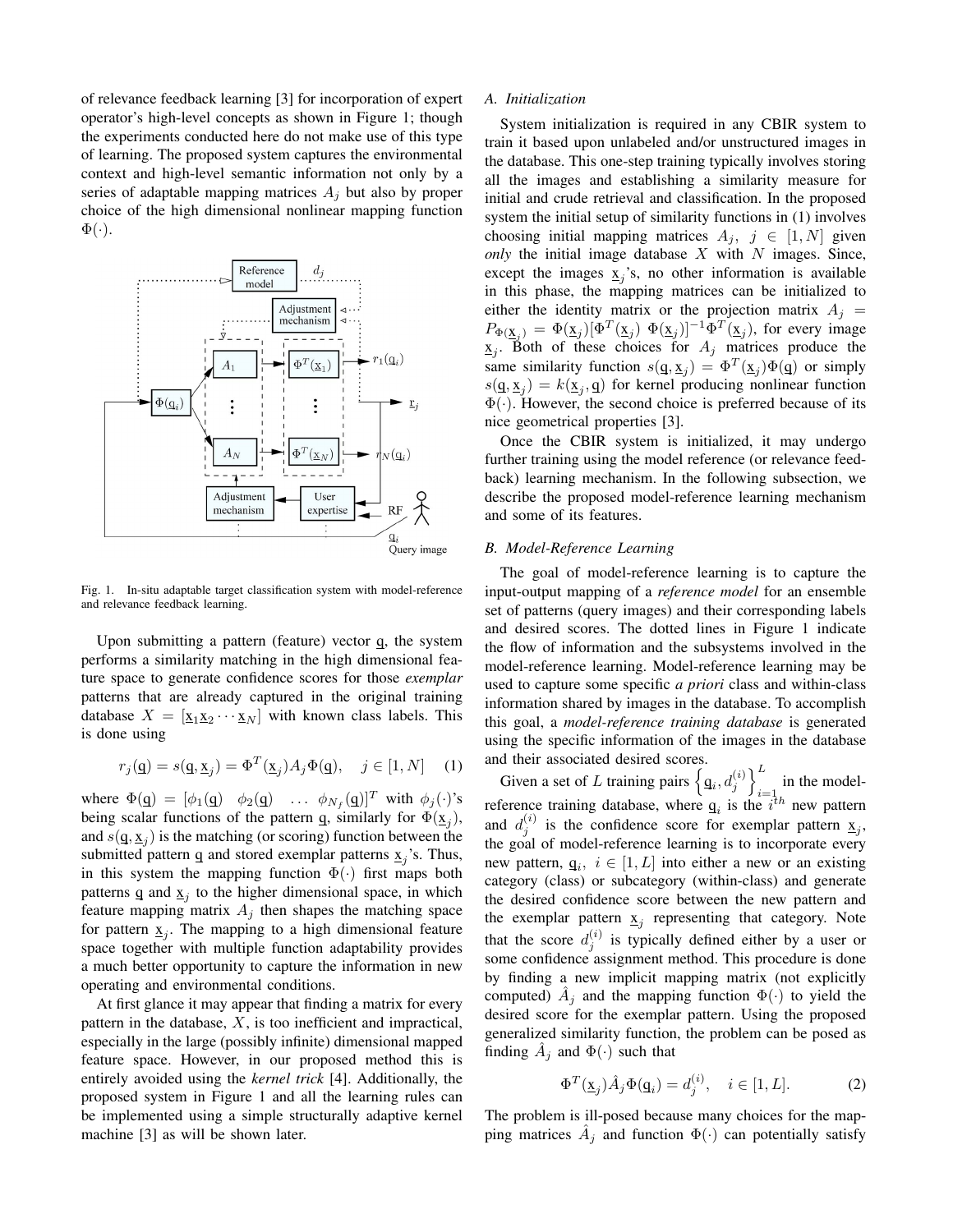this requirement. Furthermore, due to the high dimensionality of  $\Phi(\cdot)$ , the problem remains ill-posed even if a particular class of functions is chosen. However, we can restrict the choice of the basis eigenfunctions  $\phi_l(\cdot)$ 's to those that generate a positive and symmetric kernel  $k(\underline{s}, \underline{t}) = k(\underline{t}, \underline{s})$  that satisfy Mercer's theorem [4], then  $k(\underline{s}, \underline{t}) = \sum^{N_f}$  $\sum_{l=1} \phi_l(\underline{s})\phi_l(\underline{t}) =$  $\Phi^T(\underline{s})\Phi(\underline{t})$ . Thus, the problem reduces to finding the matrix  $\hat{A}_j$  using the chosen basis functions. This problem is illposed because if  $\hat{A}_j$  is a solution to (2) so is  $\hat{A}_j + B_j$ , where  $\Phi(\underline{x}_j) \in Null(B_j)$ , i.e. in null space of  $B_j$ . Therefore, a solution with minimum Frobenius norm requires that each column be a multiple of  $\Phi(\underline{x}_j)$  leading to a rank-one matrix  $\hat{A}_j = \Phi(\underline{x}_j) \underline{w}_j^T$  with some weight vector  $\underline{w}_j$ . This problem may be converted into a well-posed one by using

$$
\underline{\mathbf{w}}_j^* = \arg\min_{\underline{\mathbf{W}}_j} \mathcal{T}(\underline{\mathbf{w}}_j, \lambda)
$$
 (3)

where  $T$  is the regularized LS cost function [4] given by

such that

the regularized least squares (LS) [4] for finding optimal  $\underline{w}_j^*$ 

$$
\mathcal{T}(\underline{\mathbf{w}}_j, \lambda) = \frac{1}{2} ||\underline{\mathbf{d}}_j - c_j \Psi^T \underline{\mathbf{w}}_j||^2 + \frac{1}{2} \lambda ||\underline{\mathbf{w}}_j||^2.
$$
 (4)

Here  $\underline{\mathbf{d}}_j = [d_j^{(1)} \ d_j^{(2)} \ \dots \ d_j^{(L)}]^T$  is the vector of desired scores for all patterns  $q_i$ ,  $i \in [1, L]$ ,  $c_j = \Phi^T(\underline{x}_j) \Phi(\underline{x}_j) =$  $k(\underline{x}_j, \underline{x}_j)$  and  $\Psi = [\Phi(\underline{q}_1) \ \Phi(\underline{q}_2) \ \dots \ \Phi(\underline{q}_L)]$  is the matrix containing all the mapped patterns. The first term in (4) is the sum squared error term induced when trying to reproduce the scores  $d_j^{(i)}$ ,  $i \in [1, L]$ , while the second term is the regularization term with  $\lambda$  being the regularization parameter. The optimal solution to this regularized LS problem can easily be found as

$$
\underline{\mathbf{w}}_j^* = \frac{1}{c_j} \Psi (\Psi^T \Psi + c_j^{-2} \lambda I)^{-1} \underline{\mathbf{d}}_j.
$$
 (5)

As can be seen from (5), the effect of the regularization term is equivalent to adding a diagonal loading to the  $L \times L$ Gram matrix  $G = \Psi^T \Psi$ , which has elements that are  $g_{l,m} =$  $k(\mathbf{q}_l, \mathbf{q}_m)$ . The diagonal loading depends on  $\lambda$  and  $c_j^{-2} =$  $1/k^2(\underline{x}_j, \underline{x}_j) \neq 0$  and guarantees the existence of the inverse for matrix  $(\Psi^T \Psi + c_j^{-2} \lambda I)$ . Note that for symmetric, positive definite, and non-degenerate kernel functions the Gram matrix is non-singular even without the diagonal loading term. An example of a non-degenerate kernel is the Gaussian kernel, which is used for the experiments performed in this research, and is defined as  $k(\underline{s}, \underline{t}) = e^{-a||\underline{s}-\underline{t}||^2}$ , where a is a constant and positive real number. Thus, for non-degenerate kernels the regularization term may be avoided.

Once the optimal solutions  $\underline{w}_j^*$ ,  $j \in [1, N]$ 's for all the patterns in the model-reference training database are computed the new similarity (or scoring) functions,  $r_i(q)$ , for a new pattern q in (1) can easily be determined by using the optimal vector  $\underline{w}_{j}^{*}$  in (5). This yields

$$
r_j(\mathbf{q}) = \Phi^T(\mathbf{q}) \Psi(\Psi^T \Psi + c_j^{-2} \lambda I)^{-1} \underline{\mathbf{d}}_j
$$
  

$$
= \sum_{i=1}^L b_{ji} k(\mathbf{q}, \mathbf{q}_i) = \mathcal{K}^T(\mathbf{q}) \underline{\mathbf{b}}_j
$$
(6)

where  $\underline{b}_j := (\Psi^T \Psi + c_j^{-2} \lambda I)^{-1} \underline{d}_j$  and  $\mathcal{K}(\underline{q}) := \Phi^T(\underline{q}) \Psi =$  $[k(q, q_1) \dots k(q, q_L)]^T$ .

This result implies that the new similarity function in (6) for the model-reference learning can be implemented in the kernel domain without the need to explicitly compute  $\underline{w}_j^*$ . Note that for most kernels  $c_j$  is a constant (e.g. for Gaussian  $c_j = 1$ ). This implies that only one matrix inversion is needed to compute all  $\underline{b}_j$ 's in (6). Additionally, there are recursive algorithms for computing the inverse of a Gram matrix that do not require any matrix inversion operation [3]. These recursive algorithms could be used to yield recursive learning equations for both the scoring function  $r_j(q)$  and the weight vector  $\underline{b}_j$ .

# *C. Implementation Using A Kernel Machine*

Here it is shown how the system in Figure 1 and the associated in-situ model-reference learning mechanism can be implemented using a simple two-layer kernel-based network in Figure 2. This network consists of  $N$  pools of neurons, one pool for every pattern in the original training database. Initially, each pool is formed of only one neuron corresponding to the exemplar patterns in the initial image database X. That is, when initializing the  $j<sup>th</sup>$  pool, exemplar pattern  $q_1 = \underline{x}_j$  is incorporated into the pool by setting the neuron kernel function to  $k(\mathbf{q}, \mathbf{q}_1)$  for any input pattern  $\mathbf{q}$ . The weight connecting this neuron to the corresponding output neuron is also initially set to  $b_{j1} = 1$ . Thus, the initial confidence score generated by the  $j^{th}$  pool for pattern q is  $r_j(q) = k(q, q_1)$ , which implements the initialization procedure mentioned in Section II-A. Note that, if an overabundance of initial images are a available, it may be beneficial to select a subset of  $X$  containing images that are representative of the entire database to use for initialization. Selection of this subset is discussed in Section IV. Once initially setup, the modelreference learning results in expansion of the pools and updating the weight vector  $\underline{b}_j$  of the second layer.

Figure 2 shows how pool  $j$  associated with class or withinclass j is expanded by incorporating  $L-1$  additional neurons with kernel functions  $k(\mathbf{q}, \mathbf{q}_i)$ ,  $i \in [2, L]$ . In essence, all patterns  $q_i$ 's,  $i \in [1, L]$ , captured by pool j, are now associated with class or within-class  $j$  represented by exemplar pattern  $\underline{x}_j$  in the original training database and they form the basis for representing the confidence scoring function  $r_j(q) = \underline{b}_j^T \mathcal{K}(q)$ in (6) at the output of pool  $j$  for the submitted pattern,  $q$ . The scoring function adaptation requires updating the weight vector  $\underline{b}_j$  by using the desired score information,  $\underline{d}_j$ , in  $\underline{b}_j = (\Psi^T \Psi)^{-1} \underline{d}_j$ . In this kernel machine, a new pool of neurons can be added without impacting the existing pools where the newly encountered pattern will be assigned as the exemplar pattern of this newly generated pool.

#### *D. An Information-Theoretic Selective Sampling Method*

The idea behind selective sampling, statistical active learning or experimental design [7] is to selectively search for those most *informative* training samples that minimize the generalization error and avoid over-fitting problems. An information-theoretic approach is typically adopted to guide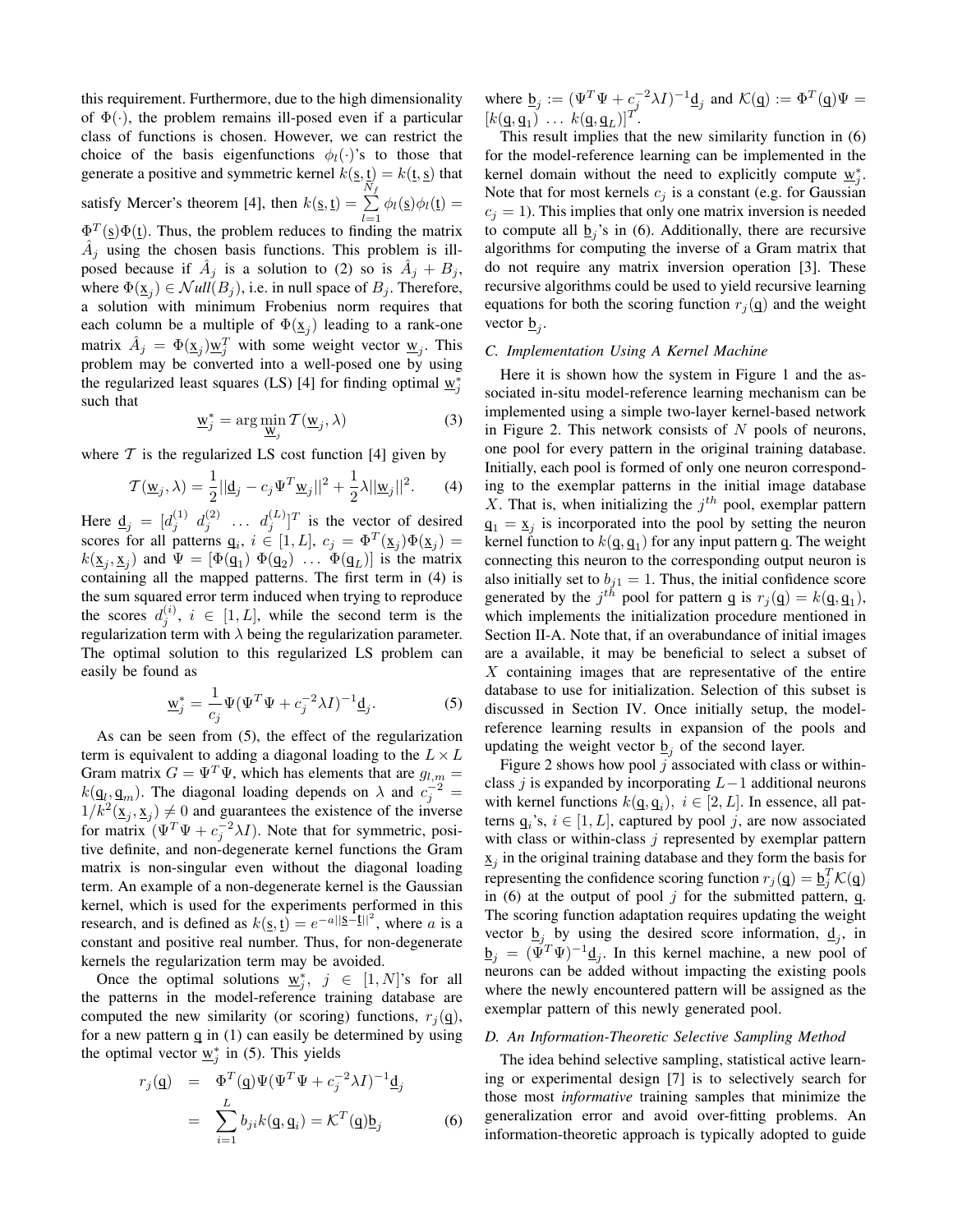

Fig. 2. A structurally adaptable kernel network for in-situ learning implementation.

this search process. The proposed selective sampling method also controls the expansion of the neuron pools in Figure 2 by choosing only those most informative samples during the relevance feedback learning. The selected sample forms a new unit in the pool with a kernel activation defined by that pattern. This new sample brings old and new information to the pool. While the *old information* (can be deduced from the other already incorporated patterns) is not playing a role in learning, the *new information* controls the weight adjustment and scoring function adaptation in the linear kernel space. This issue will be studied in the context of the Fisher information matrix for sequential selection of training samples or best basis functions.

For any new pattern  $q_i$  in the set  $Q<sup>1</sup>$ , the score generated by the system,  $r_j(q_i)$  and the desired score,  $y_j(q_i)$ , for this pattern are related via

$$
y_j(\mathbf{q}_i) = r_j(\mathbf{q}_i) + \epsilon_i = \underline{\mathbf{b}}_j^T \mathcal{K}(\mathbf{q}_i) + \epsilon_i \tag{7}
$$

where  $\epsilon_i$  is the error in the representation which is assumed to have zero mean and variance  $\sigma_i^2$ . Now, if the same set of basis functions (determined based upon the learnt  $L$  patterns) is to be used to minimize the generalization error on this set  $Q$ , the best linear unbiased estimator (BLUE) [9] of  $\underline{b}_j$  given L observations,  $q_i \in \mathcal{Q}$ , can be expressed as

$$
\underline{\hat{\mathbf{b}}}_{j} = M_0^{-1} \left( \sum_{i=1}^{L} y_j(\mathbf{q}_i) \mathcal{K}(\mathbf{q}_i) / \sigma_i^2 \right) \tag{8}
$$

where  $M_0 = \sum_{i=1}^L \frac{1}{\sigma_i^2} \mathcal{K}(\mathbf{q}_i) \mathcal{K}^T(\mathbf{q}_i)$ . The Fisher Information is a measure of the information content of the observations relative to the model parameters. For ease of derivations, we assume  $\sigma = \sigma_1 = \sigma_2 = \cdots = \sigma_L$ . In this case, we have

$$
M_0 = \frac{1}{\sigma^2} \sum_{i=1}^{L} \mathcal{K}(\mathbf{q}_i) \mathcal{K}^T(\mathbf{q}_i) = \frac{1}{\sigma^2} G_0^T G_0 = \frac{1}{\sigma^2} G_0^2 \tag{9}
$$

where  $G_0 = \Psi^{(0)^T} \Psi^{(0)}$  is the symmetric Gram matrix or the *sensitivity matrix* [8] before adding the new pattern  $q_{L+1}$ .

It can easily be shown that the error covariance matrix for the unbiased parameter vector estimate is  $C_j = E[(\hat{\mathbf{b}}_i - \mathbf{b})]$  $E[\hat{\mathbf{b}}_j])(\hat{\mathbf{b}}_j - E[\hat{\mathbf{b}}_j])]^T = M_0^{-1}$ , i.e. the uncertainty in the parameter estimates on set  $Q$  is proportional to the inverse of the Fisher information matrix (Cramer-Rao Bound). Furthermore, the determinant of  $C_j$  is the smallest for BLUE among all estimators of  $\underline{b}_j$  [9].

Now, having learnt  $L$  patterns in pool  $j$  we would like to devise a sequential procedure for choosing the next sample  $q_{L+1} \in \mathcal{Q}$  (or basis function), which is most informative to the pool for updating the parameters/weights. The most informative sample introduces the least amount of parameter uncertainties in the scoring function, hence leading to better generalization. That is, the change in the determinant of the covariance matrix  $C_j$  should be the minimum or equivalently the change in the determinant of Fisher matrix should be maximum. It is usually more convenient to work with the logarithm of the determinant of the Fisher information matrix. Let  $p_L = \log M_0$ , then using  $M_0 = \frac{1}{\sigma^2} G_0^2$ , we have

$$
p_L = \log M_0 = 2L \log |\sigma| + 2 \log det(G_0).
$$
 (10)

Incorporating the new pattern  $q_{L+1}$  in the pool changes this measure to

$$
p_{L+1} = \log M_1 = 2(L+1)\log|\sigma| + 2\log det(G_1) \quad (11)
$$

where  $M_1$  is the new information matrix and  $G_1$  =  $\Psi^{(1)}^T \Psi^{(1)}$  is the Gram matrix after  $q_{L+1}$  is added. The change in the information measure as a result of introducing the new pattern  $q_{L+1}$  is given by

$$
g_{L+1} = \log \det(G_1) - \log \det(G_0). \tag{12}
$$

Using the definition of  $G_1$ , it can be shown that  $det(G_1)$  =  $\zeta det(G_0)$ . Thus, the information change  $g_{L+1}$  after introducing pattern  $q_{L+1}$  can be simplified to

$$
g_{L+1} = \log|\zeta| = \log \| P_{\langle \Psi^{(0)} \rangle}^{\perp} \Phi(q_{L+1}) \|^2 \tag{13}
$$

where  $P_{\langle\Psi^{(0)}\rangle}^{\perp}$  is the orthogonal complement of the projection matrix  $P_{\langle \Psi^{(0)} \rangle} = \Psi^{(0)} (\Psi^{(0)}^T \Psi^{(0)})^{-1} \Psi^{(0)}^T$ .

As can be seen, the change in the determinant of the Fisher information matrix,  $g_{L+1}$ , as a result of introducing a new pattern  $q_{L+1}$  is dependent on the *new information* given by  $\zeta$ . Thus, when the new pattern carries little new information, i.e. is somewhat redundant (small  $g_{L+1}$ ), more uncertainties are induced to the weight vector of the associated pool and its scoring function. This, in turn jeopardizes the generalization ability of the system and promotes over-fitting. Additionally, it causes more instability and unnecessary expansion of the pool. A sequential sampling algorithm that is designed to avoid these problems is described in Section IV.

# III. DATABASE DESCRIPTION AND TEST SETUP

This section provides a brief description of the sonar image data and the feature extraction method employed in this study. This data consists of one training set and one testing set. The training set is used without restriction to initialize the network and train the system so that each pool has a high

<sup>&</sup>lt;sup>1</sup>The set  $Q$  could be any data set, e.g. cross-validation in the new environment, for which the relevance information and score is known.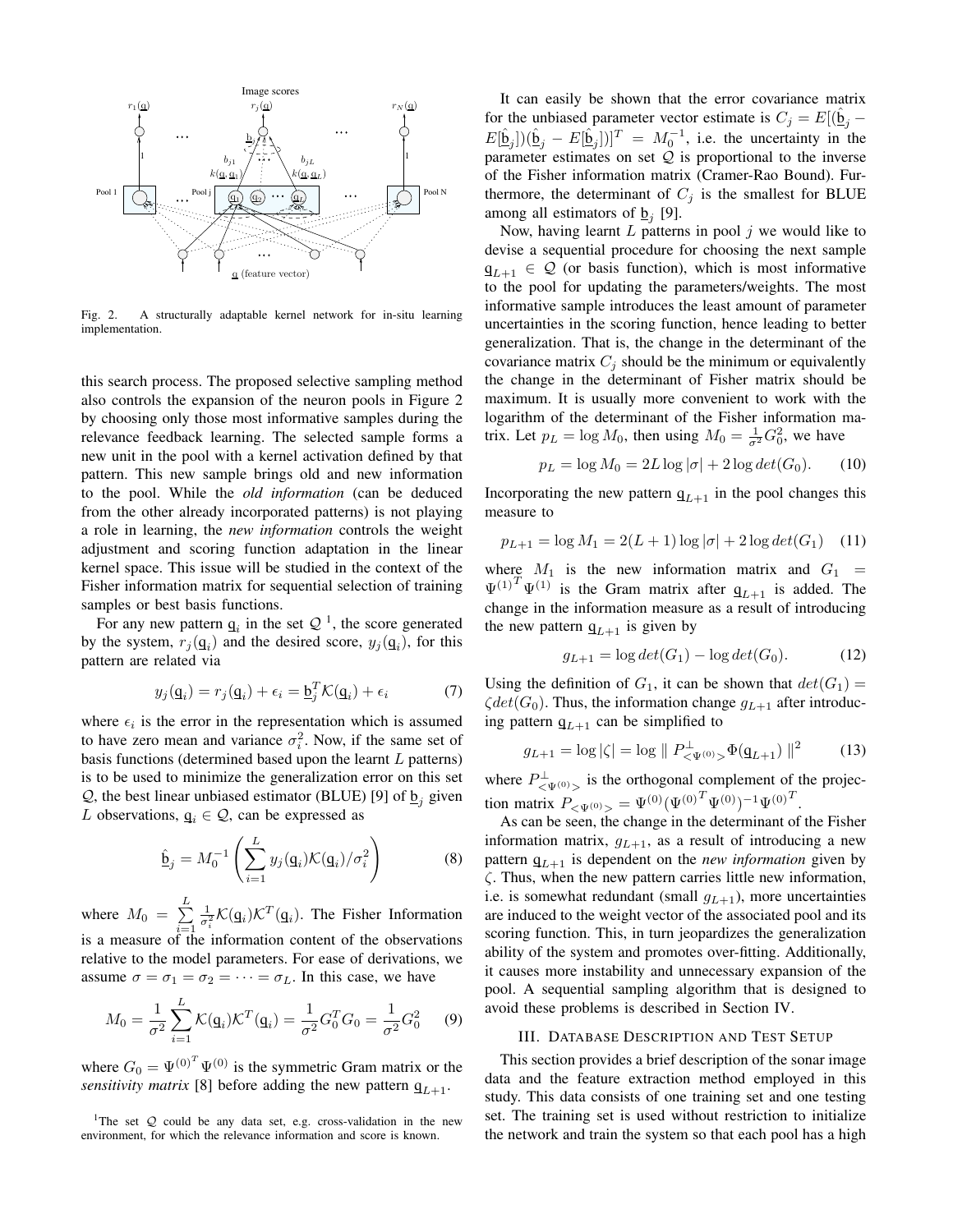TABLE I OBJECTS FOUND IN THE TRAINING SET IMAGES.

| Label | <b>Description</b> | <b>Images per Background</b> |
|-------|--------------------|------------------------------|
| А     | <b>Box</b>         | 47                           |
| в     | Pipe               | 148                          |
| C     | Cone               | 108                          |
| D     | Cylinder           | 147                          |
| E     | Background Only    | 200                          |
| F     | Tire               | 18                           |

retrieval score for a certain type of pattern. The images in the training set consist of snippets showing several different types of synthetically generated objects at various ranges and aspect angles embedded in a synthetic background. Specifically, in the training set the image snippets contain one of six different object types, namely: A (box), B (pipe), C (cone), D (cylinder), E (background only), and F (tire). Object types B, C, and D are considered targets, while object types A, E, and F are considered nontargets. The aspect angle for each object ranges from 0 to 360 degrees, and the range varies from 10 m to 106 m. The background noise is generated using the 2-D k-distribution [10] and is changed by a parameter,  $\nu$ , which takes on the values  $\nu = -0.5, 0,$ 0.5, 1.0, 1.5, 2.0, 3.0, and 5.0. Smaller values of  $\nu$  produce more cluttered background. The training set contains a total of 5144 image snippets. A description of each object type and the number of images for each object and background type are shown in Table I.

As with the training set, the testing set that is used to evaluate the performance of the trained system consists of image snippets that contain a synthetically generated object embedded in a synthetic background. Object types in the testing set images include A (box), D (cylinder), and C (cone), as with the training set, but an entirely new object type S (sphere) is also present in 1/4 of the testing images. Furthermore, object types B (pipe) and F (tire) are not present in the testing set. The testing image snippets were extracted from larger images that had the objects embedded in one of three different configurations in different backgrounds. This means that each object type only has one of three different shadow lengths and orientations. In particular, type A objects (box) can have a  $25^\circ$ ,  $45^\circ$ , or  $65^\circ$  orientation, while type D objects (cylinder) can have a  $25^\circ$ ,  $45^\circ$ , or  $60^\circ$  orientation. The backgrounds for the testing images were also generated using the 2-D k-distribution, but with  $\nu$  values ranging from -0.75 to 0.75 in increments of 0.5. The image snippets in the testing set have significantly more cluttered backgrounds on average when compared to the training set images. These differences in background clutter distributions in addition to the inclusion of the sphere object type are excellent ways to test the system's ability to perform in-situ learning. Overall, there are 108 testing images for each object type, for a total of 432 images.

The proposed CBIR system operates on 43-dimensional feature vectors that were extracted using the contourlet framework discussed in [10]. This method first decomposes an image into a series of multi-resolution, multi-directional shell images. Various statistical measures are then calculated using each of the resulting 18 shell images, which become the different elements of the feature vector used represent the original image. In order to ensure that the feature vectors were compatible with the proposed CBIR system, they were whitened. Whitening is performed on all feature vectors (training and testing) by using only the data from the training set to calculate the necessary mean vector and whitening matrix.

## IV. EXPERIMENTAL RESULTS

This section presents the test results obtained by applying the proposed CBIR system to the test image database mentioned in the previous section. More specifically, a network is first initialized using a subset of the images in the training set as exemplar patterns, and the system is then trained by adding the rest of the images to existing pools that meet certain criteria. The classification capability of the system is then tested as it is trained in-situ using a portion (one half) of the testing set. Additionally, the receiver operating characteristic (ROC) curves of system generated after insitu training concludes are given. Before the results are presented, the testing procedure is described along with several extensions that were made to the system to allow it to function as a classifier for objects in sonar imagery.

#### *A. Training and Testing Procedures*

Choosing the proper samples (exemplar patterns) for initializing the pools of neurons in the CBIR network can greatly impact the performance of the system. The exemplar patterns should be representative of the large variations in range, orientation, and type of the objects observed within the database. The network should also be initialized using the same number of exemplar patterns for each object type so that there is no bias of a particular type of image appearing in the top images more often (i.e. considered more relevant due to a higher retrieved score) owing to this type having more representation. This is important for this particular experiment due to the method used for classifying submitted images, which discussed shortly. To facilitate this type of initialization, k-means clustering [11] is performed on groups of patterns representing each object type separately, with the exception of background only images (type E), which are excluded from the initialization and training procedures. The patterns that are closest to the resulting 16 cluster centers are then chosen as exemplar patterns to initialize the pools representing that class of objects. This ensures that, for every training feature vector of a given object type, there is at least one similar pattern of the same type that was used to initialize the network. In other words, the entire training feature space for a given object type is well-represented by the exemplar patterns, hence reducing the risk that the feature vector for a given pattern is closer to those of exemplar patterns of other types than those of the same type. There are 16 pools initialized for each object type since one of them (type F) has only 16 associated images available, and having equal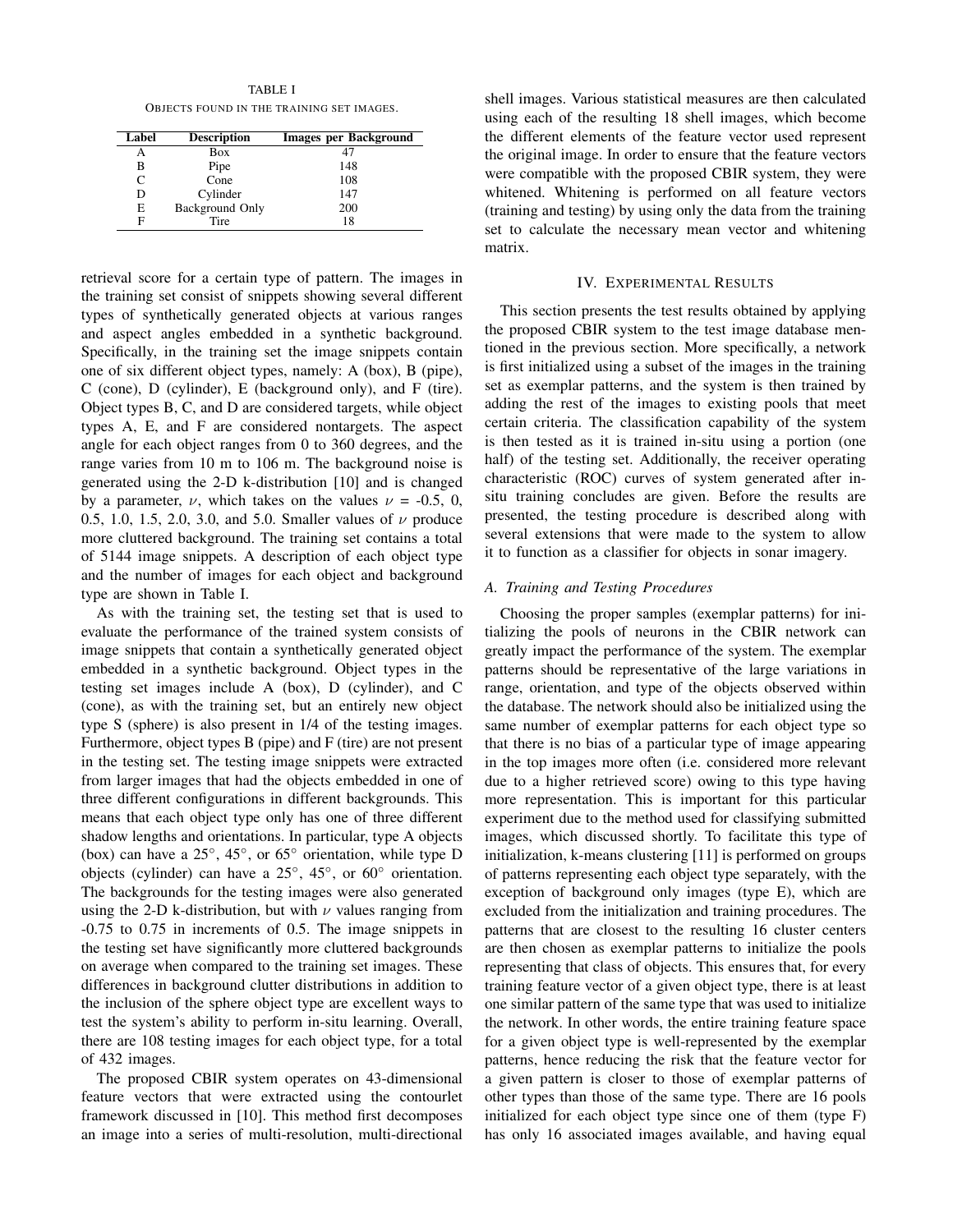representation for all object types ensures there is no bias for a certain type during one retrieval.

Once the CBIR network is initialized, model-reference learning is used to train the system on the feature vectors extracted from images in the training set. The input-output relationships of the training samples are captured in the model-reference database that contains the class labels of the training samples. Although the system has access to the entire training image database for batch model-reference training, only one pattern is presented to the network at a time so that the selective sampling method in Section II-D can be used. Note that, due to the use of this selective sampling, not all patterns are added. To adapt the network to a single pattern, it is first submitted to the network to retrieve scores for all the pools in the network. The subset of pools the selected pattern may be added to is restricted to those pools represented by an exemplar pattern that corresponds to the same type as the selected pattern but are not in the top 16 pools (according to their retrieved scores) when the pattern is submitted. Finally, the information content of the selected pattern is evaluated with respect to the low-scoring pools, and the pattern is added to those pools (with a desired score of 0.9) that have a corresponding selective sampling measure that exceeds a predetermined threshold.

To test the proposed CBIR system and determine its effectiveness in a realistic environment which requires in-situ learning, the following testing procedure is adopted. Once learning on all data in the training set is complete, the system is tested on the testing set and the baseline performance is recorded. Next, one pattern is drawn randomly and blindly (without any prior knowledge) from the testing set to acquire its label and submit it to the network to retrieve images. This method of selection simulates a testing environment where a deployed system would not be able to choose an image to use for in-situ learning, but instead would evaluate a newly encountered one. After the image is applied, the network is adapted with its corresponding labeled pattern, if necessary, by using the same criteria as was used in the training phase and the system is retested on the entire testing set. Finally, this process is repeated until either no performance gain is witnessed or until half the samples from the testing set have been used to train the system in-situ.

Since a portion of the images in the testing set contain an object type (sphere) that was not included in the initialization and training of the system, the initially trained network does not have any pools associated with this object type. To accommodate this new object type (type S), a procedure for adding new pools must be used. In this procedure, the first randomly selected pattern that corresponds to an image containing a sphere (or any new object type) will always be used to initialize a new pool. Every subsequent time a sphere pattern is selected the system evaluates the amount of *new information* it would potentially add to existing type S pools, i.e. the selective sampling measure is evaluated for every subsequent pattern. If this measure is sufficiently high for all the existing pools, then a new pool is added. This

process continues up until the number of added pools for type S reaches the number of pools associated with every other object type, i.e. 16. It must be noted that, in a practical in-situ learning setting, there may be some new samples that are well-represented by existing pools, and hence are easier to classify than others that are not. Samples that are not wellrepresented are likely either outliers or represent new object types, which are two circumstances that may be difficult to distinguish. For this reason it is highly desirable to develop an unsupervised version of the selective sampling method that would require an expert operator's involvement for class label assignment only on need basis. This is a topic for future research.

For this study, the classification performance of the in-situ trained CBIR system is evaluated after every in-situ training iteration, i.e. after the network has the opportunity to be trained on one new pattern randomly picked from the testing set. To decide on the class label for a single pattern in the test set using this CBIR system, the pattern is first submitted to the trained system to obtain a retrieved score for every pool in the network. The scores of all the retrieved images corresponding to the target class (representing the different target pools) are then added together and the scores of all the retrieved images corresponding to the nontarget class are added separately. The sum of target scores is then divided by the number of target pools and the same is done for the sum of the nontarget scores. This must be done since, prior to in-situ learning, there are 48 target pools (16 each for object types B, C, and D), while there are only 32 nontarget pools (16 each for object types A and F). Furthermore, as training progresses, new type S pools (nontarget) are added to the network. This weighting of the sum of scores ensures there is no bias for classifying the applied pattern as a target. Finally, the weighted sum of target scores is compared to the weighted sum of nontarget scores and a class label is assigned to the applied pattern that corresponds to the larger score.

## *B. Classification Results*

Figure 3 shows how the correct classification rate (obtained by applying the entire testing set to the CBIR network) changes as in-situ training progresses. As can be seen, after starting from a low value around 0.491 corresponding to the initially trained system, the correct classification rate reaches a value of 0.778 after in-situ learning on only half the samples in the testing data. The Learn++ method in [12], which is an incremental training algorithm for neural networks, was also implemented on the same data set. This method was selected because of its ability to learn from new training samples without losing much of the previously acquired knowledge as well as its ability to accommodate new classes that may be introduced with new training data. However, this method was only able to achieve a correct classification rate of 0.597 on the testing data after in-situ learning (compared to 0.778 for the proposed CBIR system) due to its lack of generalization ability. This classification rate was achieved while adding 10 classifiers to the system. Due to its significantly lower correct classification rates the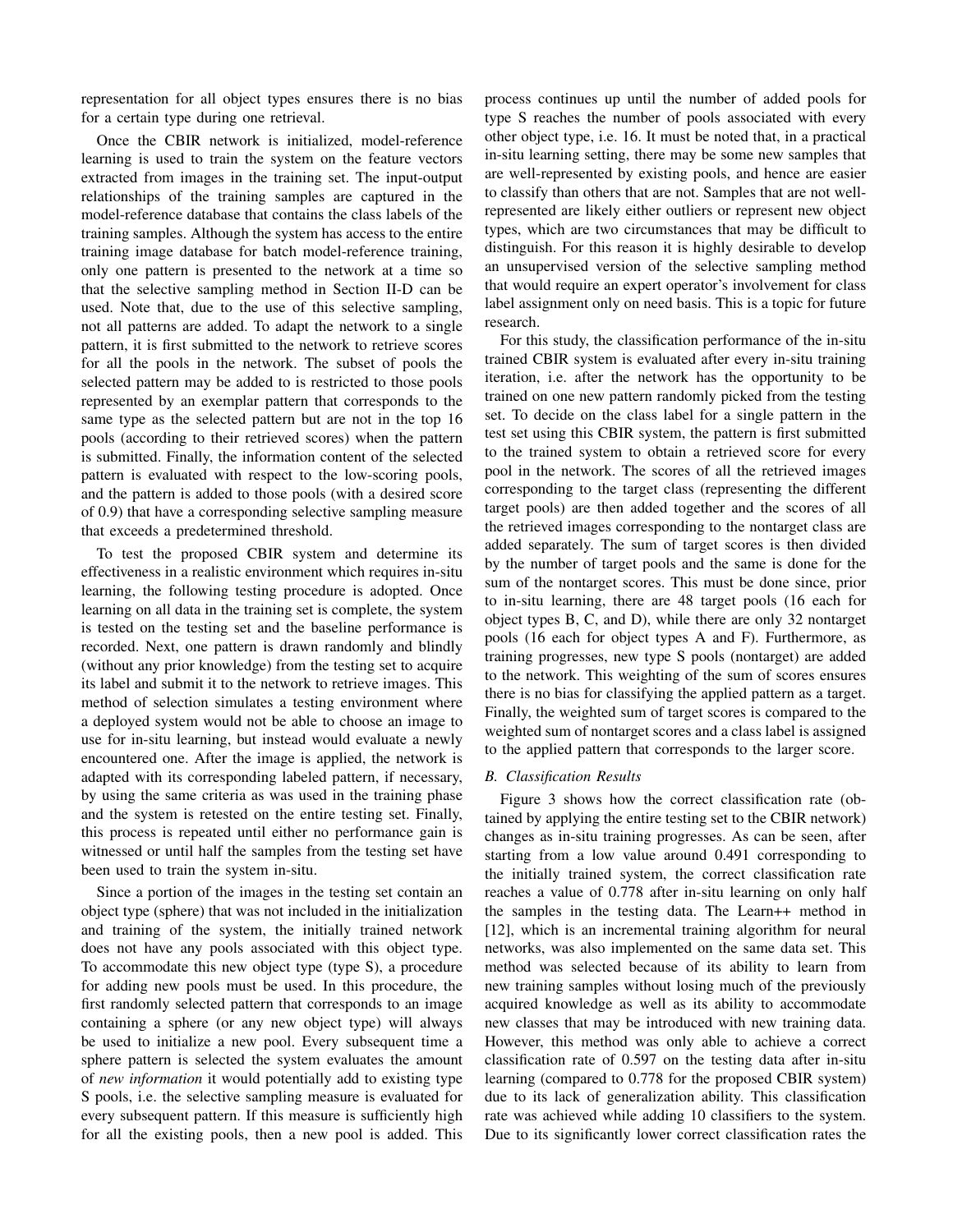remaining results obtained with this Learn++ classifier are omitted.

It is interesting to note that, after in-situ learning, the CBIR system is able to correctly classify the sphere nearly as often as other object types it was initially trained on. This is important in light of the fact that all other objects had a large number of patterns in the original training set. Thus, the main cause of misclassifications on this testing set was the fact that the testing images contained vastly more cluttered background in general than those in the training set. The highly cluttered backgrounds likely caused a large shift in the feature space for the testing images, making them difficult to classify. Figure 3 also shows that, occasionally, the classification performance on the testing set decreases for a period of iterations. This behavior is due to the fact that the correct classification rate for images that the system was not yet trained on temporarily decreased at a rate slightly higher than the rate of increase of the correct classification rate for the images the system was being trained on.



Fig. 3. Correct classification rate during in-situ learning.

The classification results obtained by applying the CBIR system to all the patterns in the testing set after each insitu training iteration are now presented in terms of the ROC curves, i.e. the plot of the probability of correct classification rate ( $P_{cc}$ ) versus the probability of false alarm rate ( $P_{fa}$ ) as a decision threshold is modified. For this study, ROC curves are generated using a procedure that is similar to the one described in the previous subsection to assign class labels to each applied pattern. The only modification to the procedure is that the difference of the sum of target scores and sum of nontarget scores is compared to a variable threshold. By repeating this procedure for each image in the database,  $P_{cc}$ and  $P_{fa}$  can be calculated for each threshold level.

The evaluation metrics considered here are the area under the ROC curve (AUC) generated using the baseline network (before in-situ learning), the asymptotic AUC value, the rate of AUC increase during in-situ learning, and the "knee-point" of the ROC curve (where  $P_{cc} + P_{fa} = 1$ ) generated by the system after in-situ learning. The AUC is important since it is equal to the probability that a classifier will rank a randomly chosen positive instance higher than a randomly chosen negative one.



Fig. 4. AUC during in-situ learning.

Figure 4 shows how the AUC changes as in-situ learning progresses. As can be seen the baseline AUC is 0.541 and the asymptotic AUC is 0.866. Figure 5 shows the ROC curve generated using a network that completed in-situ training on half of the testing set, where the knee-point (marked with a '\*') is at  $P_{cc} = 75.9\%$  and  $P_{fa} = 24.1\%$ . The results of the ROC evaluation are consistent with those of the correct classification rate results presented before in that the AUC increases steadily as training progresses, eventually reaching a satisfactory value. Note that higher correct classification rates could have been obtained by using a larger testing set with more representative features. The fact that the testing set contained a new object type, different target orientations and aspect angles, and significantly more cluttered backgrounds all contributed to making this a very challenging classification problem. Overall, these results demonstrate the ability of the CBIR system to quickly learn the distribution of the features associated with the new object type (sphere) so that images containing them can be correctly classified without initializing or retraining a new network or perturbing the classification performance on other object types.



Fig. 5. ROC curve after in-situ learning.

An important aspect of training the CBIR system is the trade-off between obtaining a network that achieves a higher